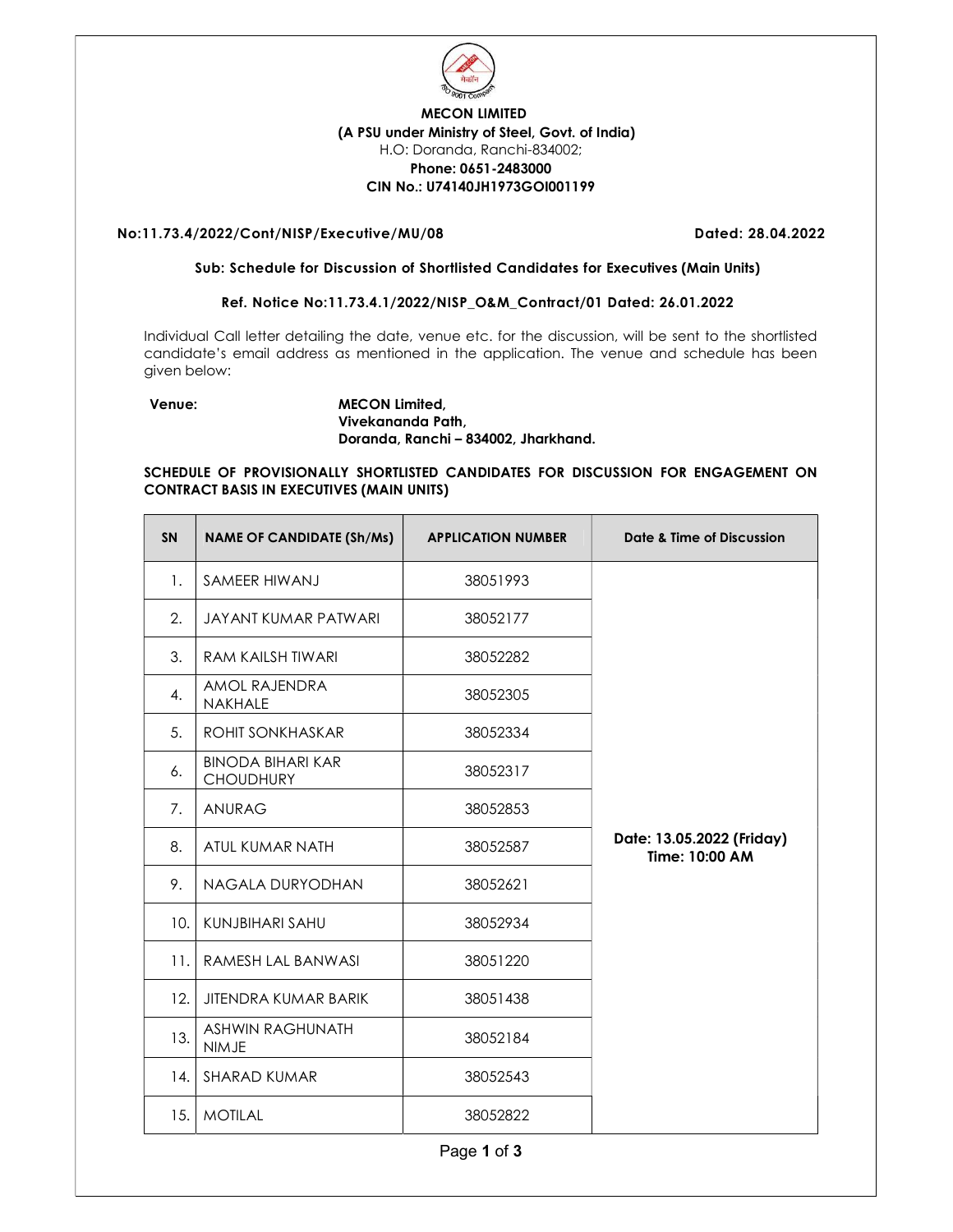| SN  | <b>NAME OF CANDIDATE (Sh/Ms)</b>       | <b>APPLICATION NUMBER</b> | Date & Time of Discussion                   |
|-----|----------------------------------------|---------------------------|---------------------------------------------|
| 16. | MD HASIM                               | 38053099                  | Date: 13.05.2022 (Friday)<br>Time: 10:00 AM |
| 17. | <b>ASHUTOSH SINGH</b>                  | 38052460                  |                                             |
| 18. | U NAGA MANI KUMAR                      | 38052888                  |                                             |
| 19. | <b>AMIT GOSWAMI</b>                    | 38053020                  |                                             |
| 20. | RAKESH KUMAR SONWANI                   | 38053029                  |                                             |
| 21. | <b>PRASHANT PATIL</b>                  | 38053069                  |                                             |
| 22. | <b>VIKAS YADU</b>                      | 38052058                  |                                             |
| 23. | ANJANI KUMAR SINGH                     | 38053149                  |                                             |
| 24. | <b>RATIKANT SWAIN</b>                  | 38053167                  |                                             |
| 25. | MAHENDRA KUMAR PATELL                  | 38053382                  |                                             |
| 26. | MUKUL JAIN                             | 38053418                  |                                             |
| 27. | PRASHANT GUPTA                         | 38053464                  |                                             |
| 28. | <b>GAURAV TIWARI</b>                   | 38053519                  |                                             |
| 29. | RADHESHYAM YADAV                       | 38053635                  |                                             |
| 30. | SUBRATA SINHA                          | 38051125                  |                                             |
| 31. | <b>AMIT ANAND</b>                      | 38052076                  |                                             |
| 32. | YOGESH KUMAR MAURYA                    | 38051191                  |                                             |
| 33. | MESH RAM SAHU                          | 38052021                  |                                             |
| 34. | <b>GOVINDA KRISHNA</b><br>SHENDE       | 38052771                  |                                             |
| 35. | <b>GUNDALA LAKSHMANA</b><br><b>RAO</b> | 38052922                  | Date: 13.05.2022 (Friday)<br>Time: 10:00 AM |
| 36. | RAVI SHARMA                            | 38053328                  |                                             |
| 37. | RACHIT SHRIVASTAVA                     | 38051799                  |                                             |
| 38. | RAVINDRA KOHALE                        | 38052446                  |                                             |
| 39. | ANILSEN BHANJA                         | 38053348                  |                                             |
| 40. | <b>GAJENDRA SRIVASTAVA</b>             | 38053541                  |                                             |
| 41. | <b>HL CHANDRAKAR</b>                   | 38053628                  |                                             |
| 42. | RAJESH KUMAR<br><b>CHOUDHARY</b>       | 38052964                  |                                             |
|     |                                        | Page 2 of 3               |                                             |